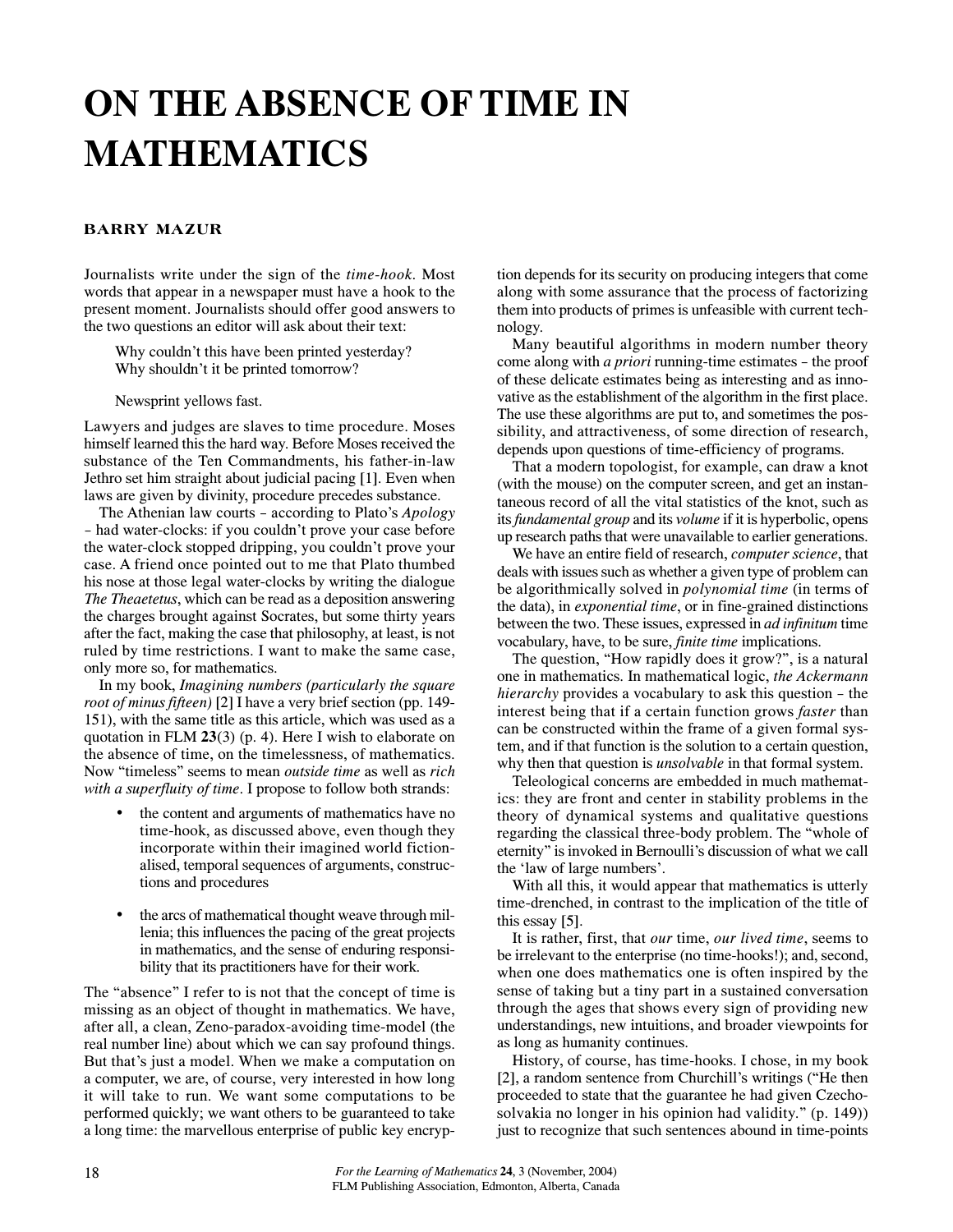crucial for the understanding of the thought expressed.

Poetry, also, deals with the urgency of our lived time in a way that mathematics does not. Is there a poet who never once has butted against the puzzles, the heartaches, presented by time? In *Imaginary numbers* I work with a few lines of Shakespeare's sonnets that, among many other things, do exactly that. Ezra Pound's dictum [3] "Literature is news that stays news," points to the combined timelessness and timeliness of poetry.

#### **Outside of time**

The 'time words' in our mathematical discussions are often indicators of possible time-sequences of our coming to know things (If we know *X* then we also know *Y*, because …). We formulate various epistemological time-lines in our demonstrations. The most famous (and most poured over) cable of strands of 'epistemological time-lines'is the woven sequences of interdependent propositions in Euclid.

Let us make a repertoire of the kinds of things we can do with our fictional epistemological time. We can roll it forwards or backwards ('reduction to a prior case'), or more strikingly, we can go both ways in a symmetrical phalanx, as in the classical combination of *analysis* (going backwards from the result one wants) and *synthesis* (going forwards from the hypotheses one has). And, as we shall discuss later, we can pluck infinite sequences of events entirely out of our fictionalized time-line and deal with them as a single thing.

Even in ancient times we were well practiced in the art of going epistemologically backwards to trace back to the prime movers, the *archai* of thought, called by the various names *principles, axioms, postulates, hypotheses, common notions*. Nowadays, with Hilbert's formulation of *formal systems*, we understand that we can start anywhere, provided – of course – that we don't end up with a contradiction. This shift of emphasis is curious: the ancients worried so much about beginnings, the moderns about endings.

Any reader of the last two books of Aristotle's *Metaphysics* is painfully aware how intensely the ancients dote on beginnings and priority. Aristotle even plays with a tentative genealogy of mathematical concepts:

the incomposite is prior to composite

the planes which exist independently must be prior to those which are present in the immovable solids.

Certainly, any construction proceeds in a step-by-step way. Our mathematical writings are filled with time-sequences of 'coming to construct things'(first extend the line AB until it intersects with CD, *then* …). This, of course, is similar to the *sequentiality* of instructions for recipes in cookbooks, and rules of instruction: algorithms are sequential, if they are not parallel, and even if they are parallel there are sequences of operations in them. All this has no hook to any particular 'time zero'. Today is as good as tomorrow, or next millenium; a procrastinator's paradise, you might say.

It gets a bit more amusing when the mathematical recipes involve infinite, or indefinite, repetition, a distinct 'no no' for, say, *The joy of cooking*. In the simplest instances, as in the determination of limits of infinite sequences, although we might actually *say,*

#### add  $1/2$  to  $1/4$  to  $1/8$ , and so on, to get 1,

we simply *mean* our traditional definition of infinite sum, which avoids the problematic "and so on." As is amply written about, our traditional definition of the limit of a sequence replaces a head-on, probably meaningless, and certainly fruitless, encounter with *actual infinity* by an indefinitely protracted imaginary interchange: "if you give me an ε I'll give you a δ". What remains as a problem is the potential indefiniteness of this hypothetical conversation: this imaginary dialogue might be doomed to go on forever. But all is well if the "I" in this dialogue comes up with a general finite rule for a δ to offer, when faced with any ε. The surprise and delight, of course, is that this finite strategy for response can often be made.

We tend to replace "and so on" in the various sequentially infinite recipes that we come up with by possibly protracted, but not necessarily sequential, imaginary interchanges that sometimes can be dealt with all at once. The axiom of mathematical induction is the most sterling example of this: instead of dealing with an infinite row of dominoes each knocking down the next to endless repetition, you can concern yourself with a general proposition. Such is the pliability of epistemological time.

#### **Richness of time**

Mathematics is not special in treating itself to the generosity of unbounded time. Keats might well generalize his famous observation to include all objects of art as fosterchildren "of Silence and Slow Time" [4]. All the arts are media of 'conversation through the ages,' modern poets engaging with Homer, with Sappho, and modern painters with the masters of the cave in Lascaux. Nevertheless, that the tyranny of time has no sway on mathematics is strongly felt by its practitioners and is sometimes cited as one of the inspiring elements of the activity. This could be the reason for some of the good qualities, and some of the unusual qualities, of the culture of mathematics.

I think, for example, of the leisurely custom of expansive letter-writing that practicing mathematicians engage in, even in this epoch. I think of two specific letters written by one contemporary mathematician to another, on the same mathematical subject, one directly continuing the theme of the other, in a style which might lead a reader of these letters to think they were sent off in sequential mail deliveries, if not for the dates on them which show a hiatus of seventeen years. (I hope these letters will eventually be published.)

This is not to say that mathematicians are not servants to time (or patience, or cash). It is rather that despite the changing fads of interest in this theory or that, the favoring of this approach or that, despite the changes in notation or notions of rigor from epoch to epoch, despite new tools, new unifications, new aims, there is an underlying timelessness in the basic *conversation that is mathematics*.

Mathematics has had, for example, thousand-year-long projects, where the mathematicians at work in these projects maintain, throughout, a fairly stable sense of what constitutes important ideas, and important progress. An example of this is the search for positive integral solutions (*X*,*Y*) of the diophantine equations: